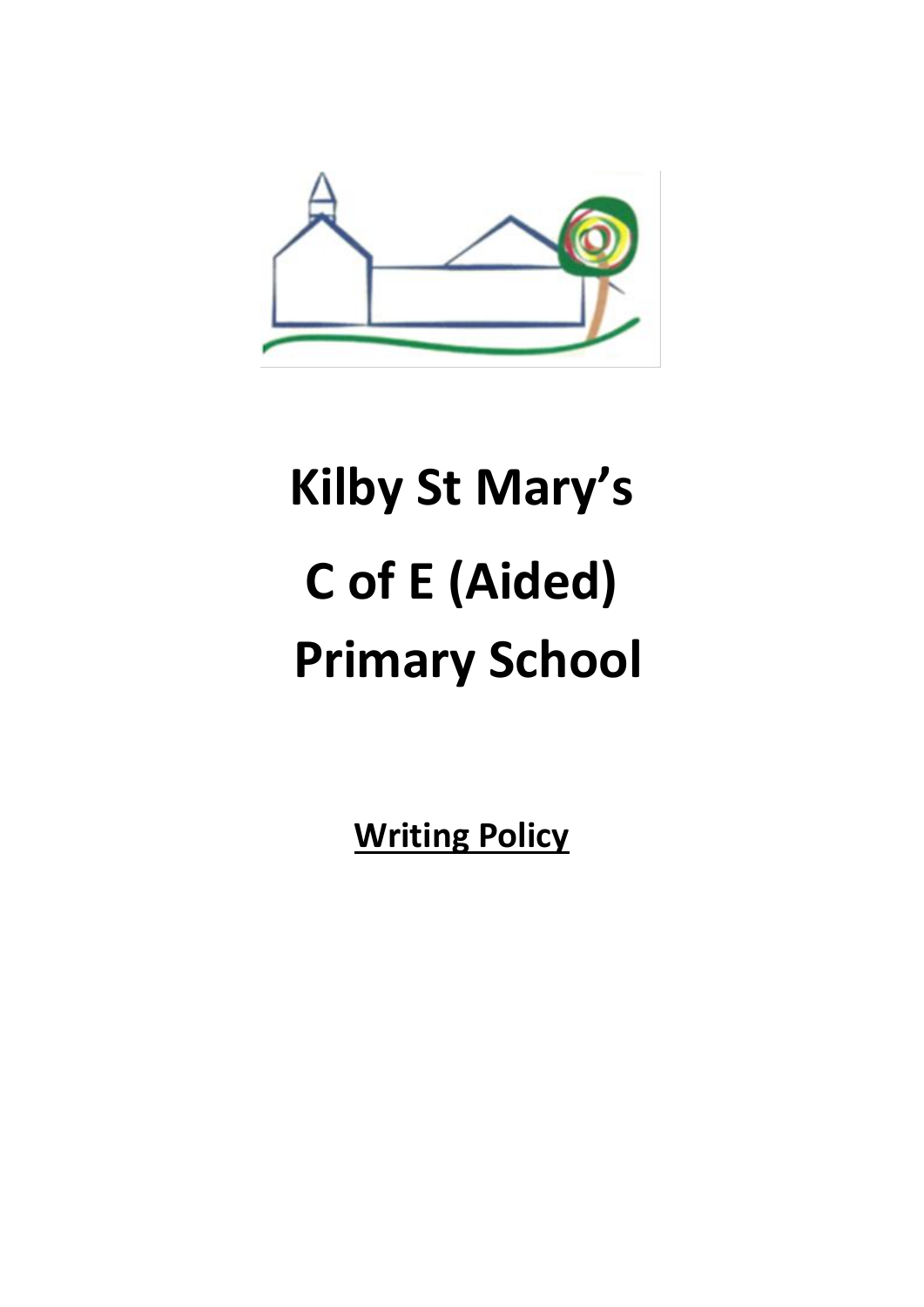# **Kilby St Mary's Primary School Writing Policy**

#### **Contents**

- 1. Introduction
- 2. Key Statements about Writing
- 3. Aims of the Teaching of Writing
- 4. Contexts for the Teaching and Learning of Writing
- 5. Writing in the EYFS
- 6. Writing in KS1 (Shared, Guided & Independent)
- 7. Writing in KS2 (Shared, Guided & Independent)
- 8. Grammar & Punctuation
- 9. Spelling
- 10. Handwriting
- 11. Assessment for Learning
- 12. Assessment & Record Keeping
- 13. Literacy & ICT
- 14. Differentiation
- 15. Equal Opportunities
- 16. Parent Partnership
- 17. Conclusion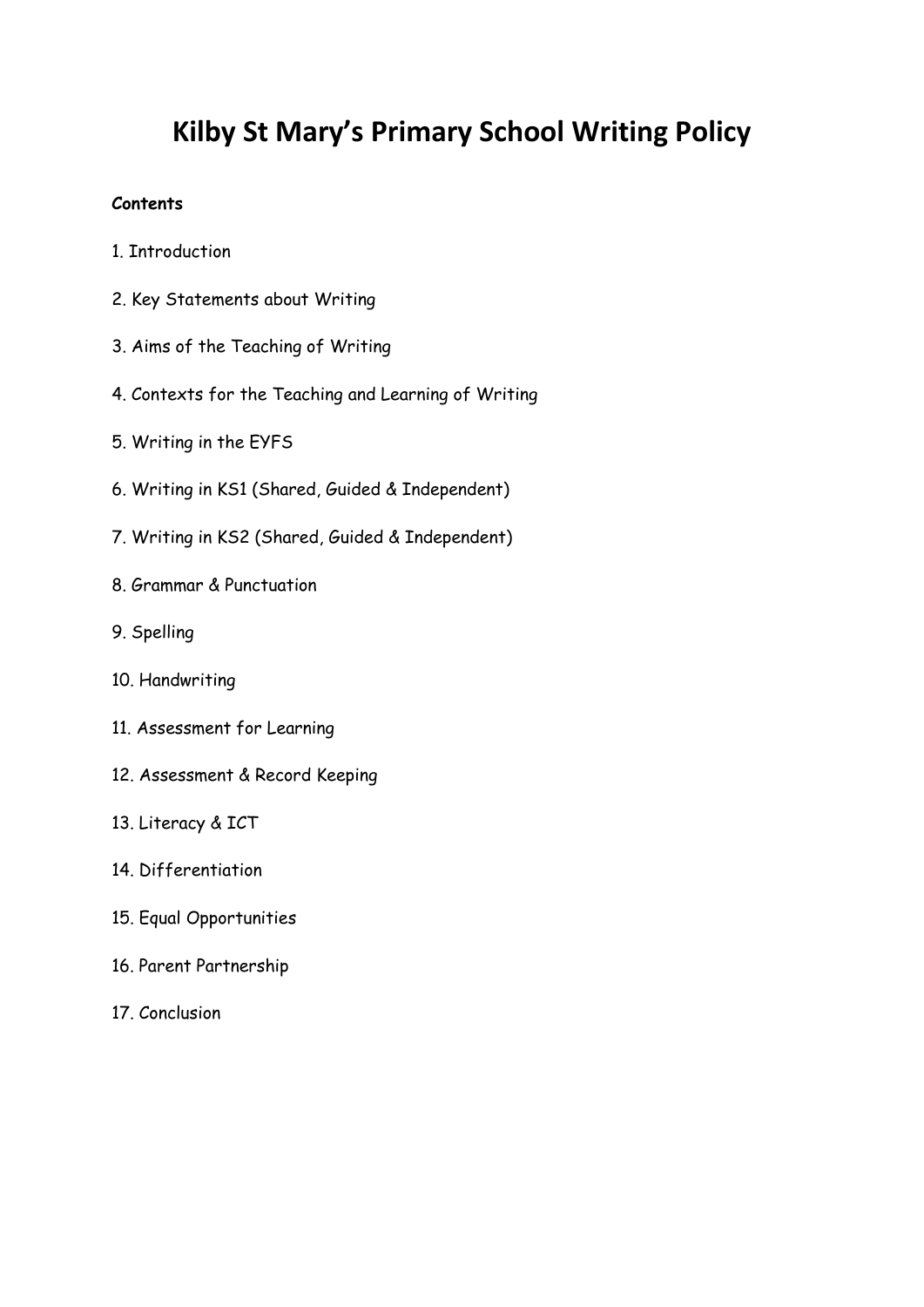# **1. Introduction**

At Kilby St Mary's Primary we view the acquisition of language skills to be of the utmost importance and so the teaching of all aspects of English is given high priority. Writing is integral to our children's whole language experience; it is a crucial part of thinking and learning. This policy outlines the purpose, nature and management of the teaching of writing at Kilby St Mary'sPrimary. It states how we deliver the writing elements of the English National Curriculum and the Early Years Foundation Stage.

# **2. Key Statements about Writing**

The following statements are central to our view of writing development. We believe that:

- Speaking and listening with confidence are significant factors in developing effective writing
- Reading and writing are closely connected and mutually supportive; we read as writers and write as readers
- Writing is a craft and most children learn best through their own writing, rather than through exercises out of context
- Writing is best framed within recognisable text-types or genres
- Writing should be designed to meet the needs of real or imagined audiences
- Writing tasks should be prepared through preliminary talk and teachers should model writing for their pupils when appropriate
- Children should be given the opportunity to collaborate with other children both to compose and to revise their writing
- Writing skills can be improved through reflection
- Children should be closely involved in assessing their own development as writers
- More effective writing is dependent upon increasingly informed grammatical and linguistic choices
- The teacher's response to the child's composition (e.g. praising aspects of the content) is crucial in developing confidence and motivation
- The skills of transcription (i.e. handwriting, punctuation and spelling) must be thoroughly planned for and taught
- ICT can be used as an inspiring stimulus for writing and to enable children to author their own multimedia texts

# **3. Aims of the Teaching of Writing**

In our teaching of writing, we aim for all children to:

- Appreciate that writing is a universal method of communication
- View writing as a process over which they have control
- Enjoy playing with language and write for pleasure
- Write appropriately for specific real or imaginary audiences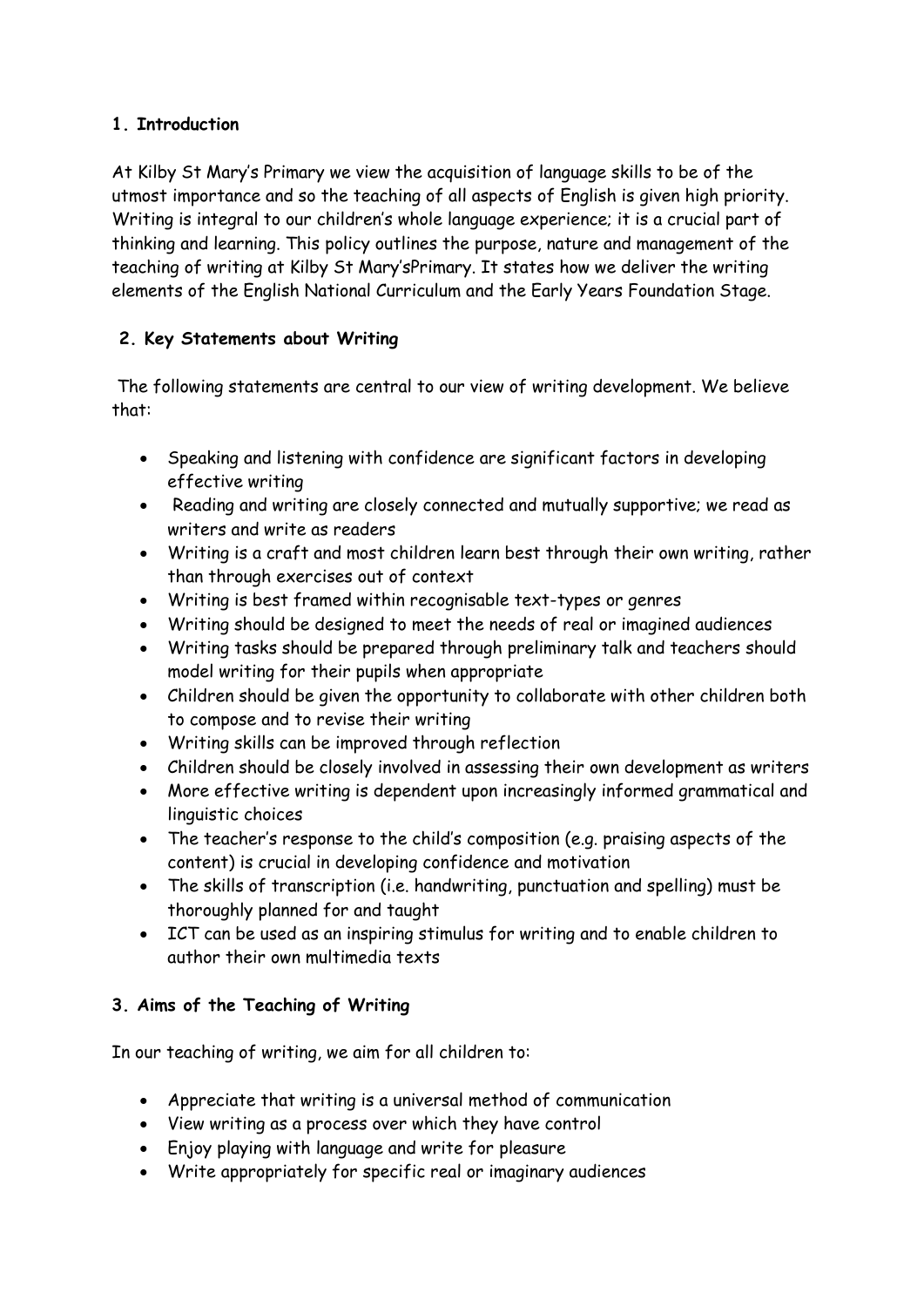- Write for a variety of purposes
- Make judgements about the tone, style, format and vocabulary appropriate to the writing's purpose, audience and genre
- Write clearly, legibly and accurately with attention to punctuation, spelling and grammar
- Recognise that drafting, incorporating significant revision into their writing and proof-reading are integral parts of the writing process
- Achieve independent writing of a high quality

# **4. Contexts for the Teaching and Learning of Writing**

Writing is taught and learnt in specific meaningful and effective contexts. These include:

- Shared and guided reading
- Complementary sentence and word-level activities
- Modelled and shared writing
- **•** Guided writing
- Independent or paired writing
- Sharing and reflecting on their writing
- Cross-curricular writing tasks e.g. in project work or science

To support children in the acquisition of writing skills we will:

- Provide every opportunity to write
- Promote an awareness of adults writing in a variety of contexts for many purposes
- Provide regular demonstrations of the writing process
- Model, draft and discuss many aspects of writing with children
- Provide opportunities to reflect on the writing process
- Give children time to refine their writing through editing and revising
- Provide children with opportunities to share their writing
- Set individual targets for writing and assist children in reviewing their targets (and setting personal ones where appropriate)
- Encourage children to take responsibility for their own writing development and progress
- Surround children with a print-rich environment that they have helped to create
- Reward and celebrate children's efforts and achievements in writing
- Teach ICT skills that support effective and efficient electronic communication

Within this writing environment, the close relationship between writing and reading needs to be exploited. We will provide a wide variety of texts which cater for children's diverse interests and needs, and act as a stimulus to their own writing.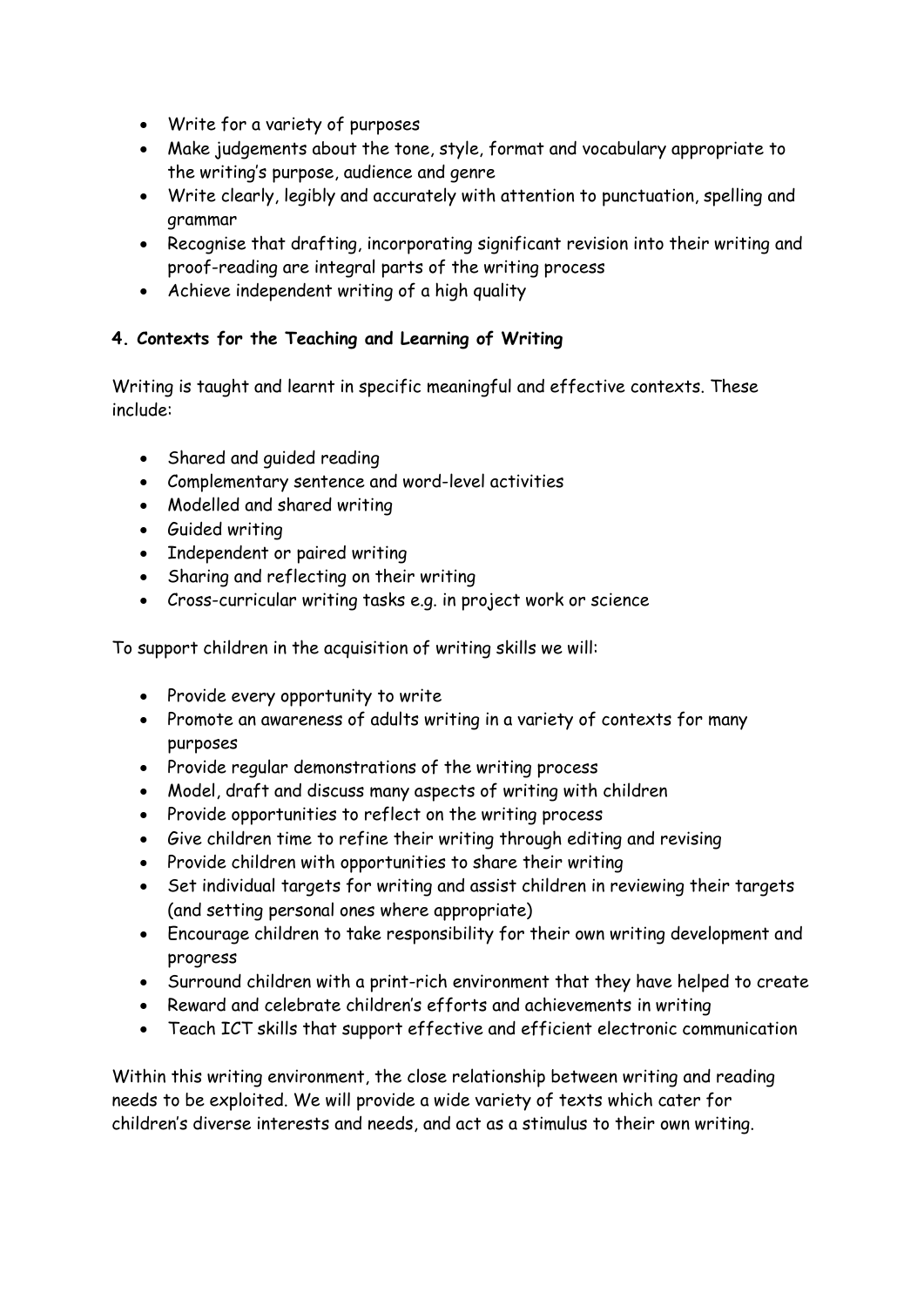# **5. Writing in the Early Years Foundation Stage**

In the Early Years, children are encouraged to attempt their own emergent writing and their efforts are valued and praised. As their phonic knowledge increases, this will be reflected in their writing. At the same time, their knowledge of key words is supported through reading and writing activities, including shared reading and writing.

A wide variety of opportunities are provided for children to engage in writing activities. Amongst these are:

- Shared writing
- Role-play (e.g. an office or restaurant)
- Labels
- Recipes
- Lists
- Making books
- Writing letters
- Menus

Through engaging in these activities, children become aware that writing is used for a range of purposes. They distinguish it from drawing, and learn the left to right convention of writing in English.

A variety of resources are used to encourage the development of the fine motor control which is essential for good handwriting. These include playdough, cutting, threading and tracing.

#### **6. Writing in Key Stage 1**

#### **a) Shared Writing**

.

Through shared writing the teacher demonstrates specific writing skills, sometimes acting as scribe. The basics of how to form a letter, spell a word, leave a space or put in a full stop are demonstrated, followed later by the more sophisticated strategies of modelling the planning, drafting or proof-reading of writing. The teacher may also demonstrate writing in a particular genre. Shared writing will teach children how to:

- Generate imaginative and informative ideas through discussion and questioning, and record these ideas in notes/ plans/ drafts .
- Structure ideas in writing through the use of appropriate language, sentence structure, punctuation, sequencing and lay-out.
- Develop specific word level skills of spelling, handwriting and punctuation.
- Refine writing to make it clearer and better suited to its audience and purpose .
- Develop technical terms and vocabulary for understanding and discussing writing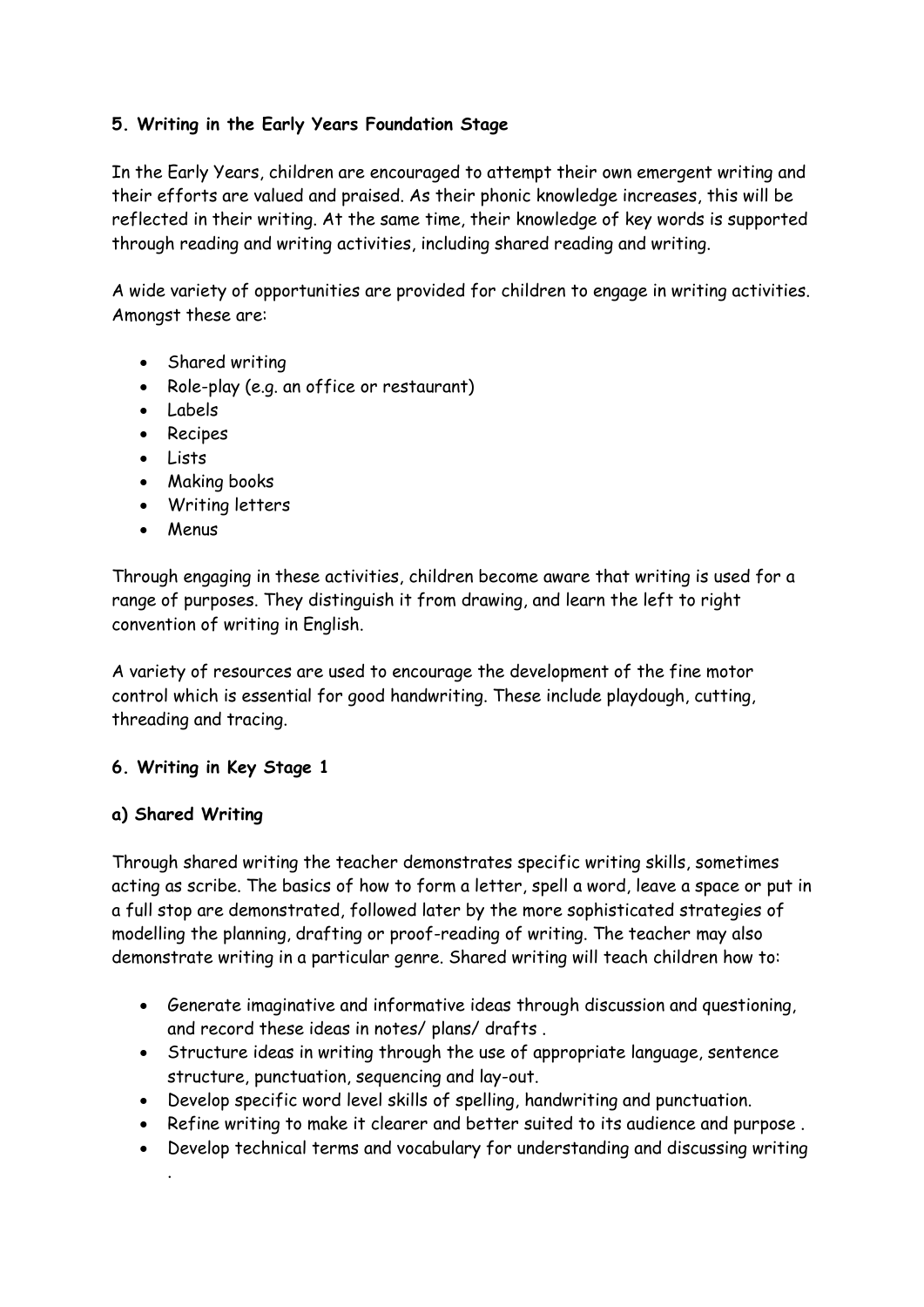Publish and present written texts for others to read and use

# **b) Guided Writing**

Guided writing sessions are used flexibly to provide a bridge between shared and independent work. During these sessions the teacher or TA may scribe for specific children or support children writing independently or in pairs. They may focus on:

- Planning a piece of writing
- Supporting work in progress
- Evaluating and improving writing

# **c) Independent Writing**

Children will be given frequent opportunities to write independently so that the skills demonstrated during shared writing and supported during guided writing will be transferred into their own writing.

Since accurate, fluent and independent writing is dependent on a secure grasp of phonics, a high priority is placed throughout EYFS and KS1 on daily systematic phonics teaching (based on the 'Letters and Sounds' programme). This gives children the strong and essential foundation upon which all their future development as writers will be built.

# **7. Writing in Key Stage 2**

# **a) Shared Writing**

Through shared writing the teacher will model the writing process with the children. This may include:

- Demonstrating planning strategies (e.g. brainstorming, concept maps, writing frames)
- Using a familiar text as a starting point for writing
- Teaching the structural characteristics of a particular text type
- Teaching the purpose and use of punctuation
- Playing with language and exploring different language choices
- Modelling higher level sentence constructions (e.g. conjunctions, complex sentences and expanded noun phrases)
- Drafting
- Demonstrating revision strategies (e.g. checking for meaning, reordering to improve structure, rewriting to improve clarity or to enrich language)
- Demonstrating editing strategies (e.g. checking punctuation and spelling, using writing targets).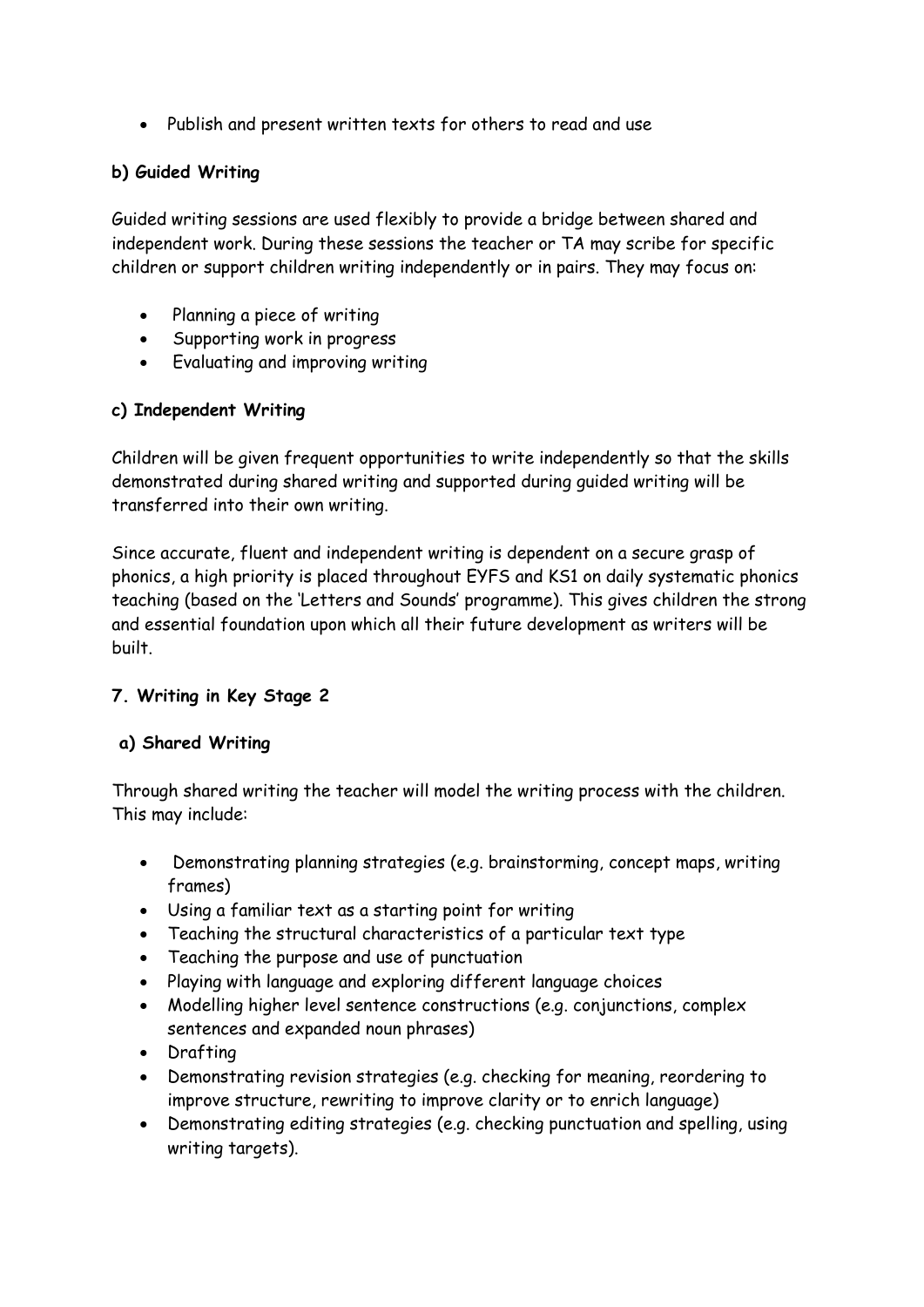At times, there may be extended shared writing sessions, exploring the composition process together in some detail. However, it will often be most effective if shared writing is broken up into chunks and interspersed with opportunities for the children to apply the lessons immediately in their own writing. Sometimes modelling just a sentence or two will be sufficient. This approach can

maximise learning opportunities, allow teachers to respond to children's misconceptions or difficulties, and avoid the risk of overloading the children.

# **b) Guided Writing**

During guided writing the teacher as 'expert' guides learners at an appropriate level by:

- Giving feedback on previously composed independent writing
- Modelling how to use individual writing targets or comment constructively on another writer's work
- Demonstrating a specific stage in the writing process
- Developing or reinforcing skills taught in shared writing

Teachers will plan guided writing sessions flexibly, where they feel they will best meet the needs of their class. At other times, teachers may instead support children individually during their independent writing.

# **c) Independent Writing**

During independent writing the children compose without direct teacher support. As children move through KS2, they will be expected to write regularly and at increasingly greater length, developing crucial writing stamina alongside other skills. Independent writing, both within Literacy lessons and across the curriculum will involve:

- Using the imagination and expressing ideas
- Applying skills learned in shared writing and guided writing
- Focusing on individual writing targets
- Revising work in the light of feedback from teachers or peers
- Commenting constructively on other children's writing
- Editing and proof-reading to improve transcriptional features
- Preparing work for presentation

# **8. Grammar and Punctuation**

Aspects of grammar and punctuation are best taught in the context of real reading and writing activities, rather than through isolated exercises. This gives children the opportunity to see the relevance of sentence-level work and how real writers make such choices to help them communicate clearly. Sentence-level teaching is most effective when it is short, sharp and frequent, incorporated perhaps as a lesson starter or in the context of shared writing. Word and sentence games encourage children to enjoy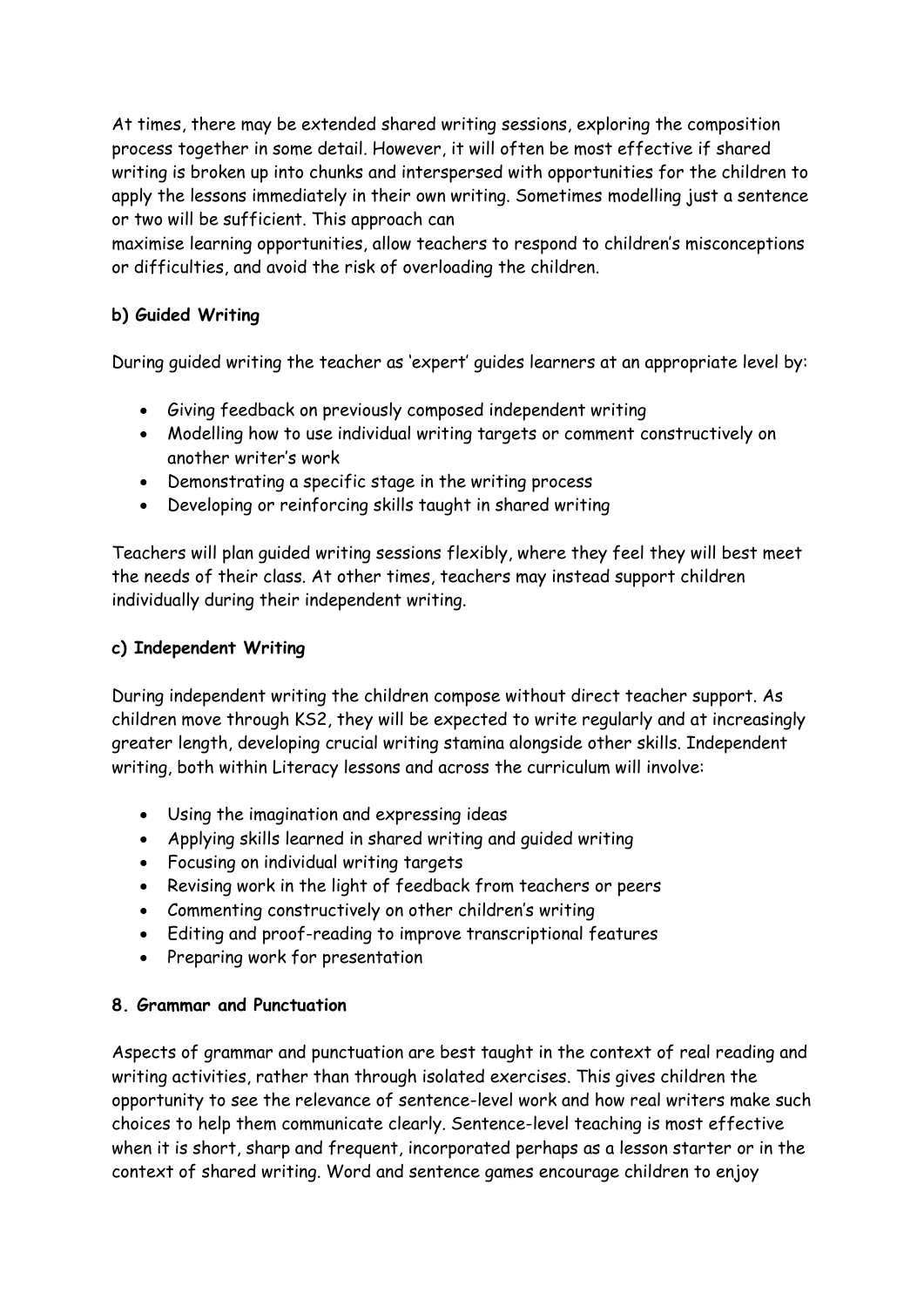playing with language and to experiment with different constructions that they may then apply in their independent writing.

Accuracy in basic punctuation (capital letters and full stops) is given a high priority throughout the school, until it becomes completely automatic. Explicit teaching may be needed, even for older children, on what a sentence is and how to punctuate it accurately. Teaching approaches may include:

- In year 5/6 using coloured highlighters to draw attention to a range of punctuation that children have correctly incorporated
- asking children to read out a sentence or paragraph with the punctuation verbalised so that others begin to see where it should go
- focused punctuation exercises where full stops and capital letters need to be added
- using a plenary for children to re-read and correct any mistakes using an orange pen.
- Use of pink comments, from the teacher, for the children to respond to in orange.

Until basic punctuation becomes totally secure, children in KS2 will have this included as part of their individual writing targets. Teachers may also want to avoid teaching higher level forms of punctuation until the basics are secure, to allow the children to focus their attention on this crucial skill.

When children become more mature writers and reach the expected level for their year group and beyond, a key focus will need to be on developing their understanding and use of commas. To make comma 'rules' easy to remember, we teach explicitly the key contexts in which they are used:

- in a list
- after an opener
- with a conjunction
- around an embedded clause ('The boy, who was really short, couldn't reach.')
- with an 'ing' clause ('The boy jumped up, trying to reach the top shelf.')

Once again, this is best practised through regular short sentence-building activities (oral and written), and then applied in the children's own independent writing.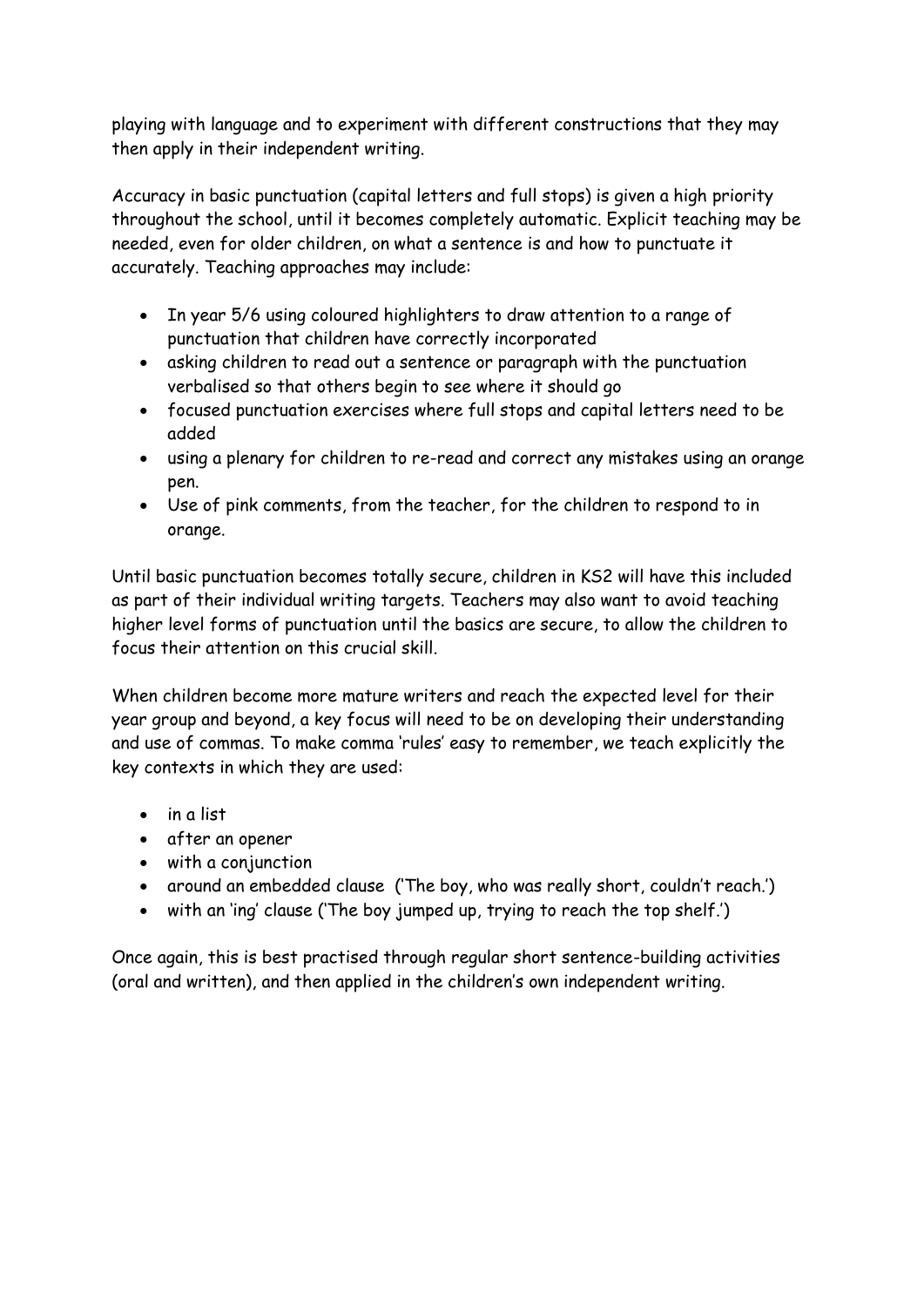# **9. Spelling**

Through the carefully planned and progressive teaching of the spelling programme (Read, Write Inc spelling and phonics), we aim:

- To encourage children to become confident and competent spellers
- To teach children spelling strategies relevant to their developmental stage
- To help children to understand that there are spelling patterns and rules which can be learnt

Through regular, focused teaching of spelling, children will be taught to:

- Identify sounds in spoken words (phonological awareness)
- Recognise the common spellings for each phoneme (phoneme/ grapheme/ correspondence)
- Blend phonemes into words for reading
- Segment words into phonemes for spelling
- Acquire a knowledge of high frequency 'tricky' words
- Identify onsets and rimes as an aid to spelling
- Investigate and learn spelling conventions and rules
- Attempt a spelling before checking with the teacher
- Identify mis-spelt words in their own writing, keep individual lists and learn to spell these words
- Develop and use independent spelling strategies
- Use a variety of dictionaries and thesauruses to support their work

In the Foundation Stage, children are encouraged to make their own marks as the beginning of learning to write and spell. As they progress, they may have their ideas for writing scribed by an adult and they may occasionally copy this writing. As they begin to learn initial letter sounds, they start to use this knowledge in their emergent writing. Gradually they learn to identify and record

final and medial sounds.

Throughout the whole school, systematic daily phonics teaching takes place to ensure that children develop a secure grounding in phonics knowledge upon which their future progress in spelling will be based. This teaching is based on the 'Read Write Inc phonics (R-Yr1) and spelling programme (Yr2-6) and may be supplement by other small group or 1-1 interventions for children who require additional support.

In KS2, whilst many children will have acquired strong phonics skills, others will need continued, intensive 1-1 phonics support. These interventions are vital to ensuring that all children acquire these crucial building blocks and do not have their writing progress held back.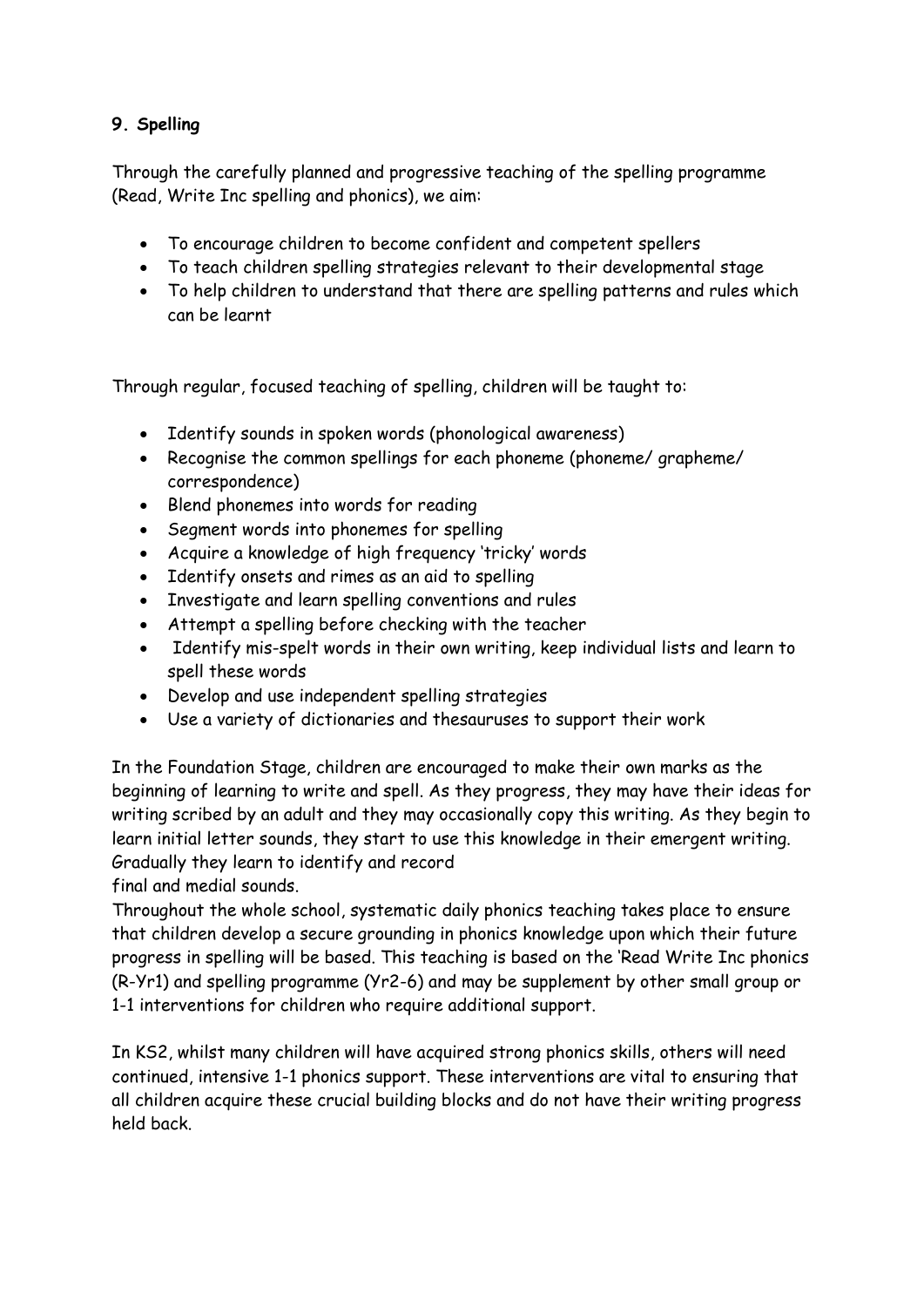Much useful teaching of spelling on a one to one basis can take place while children write. At all times, children are encouraged to develop confidence in their increasing ability to spell independently.

In KS1, word books may be used for children to 'have a go' at spelling words of which they are unsure. The teacher responds by ticking a correct word or taking the opportunity to remind the child of a spelling pattern/mnemonic etc. for the particular word.

In KS2, children are encouraged to 'have a go' at spellings they are unsure of so that seeking the correct spelling does not unhelpfully slow down their composition. Teachers may encourage children to underline a word that they have attempted but are unsure of so that they can check it when marking the work. Marking of writing may also identify 2-3 key words that the child needs to

learn to spell, targeting particularly words/spelling patterns that have recently been taught. As the child's spelling competence develops, use of a dictionary will become more frequent to check spellings, though it is important that the child can use a dictionary quickly so that fluent writing is not impeded.

Throughout the school, teaching spelling patterns at the same time as practicing handwriting skills provides useful reinforcement.

#### **10. Handwriting**

Aims of Handwriting:

- To understand that each letter has only one correct formation and orientation
- To develop a sense of pride, pleasure and enjoyment in their handwriting
- To adopt fluent, legible and joined handwriting
- To adapt lettering styles for different purposes

A variety of aides are available to support handwriting in the early stages. As correct letter formation and joining become established, the teaching focuses on consistency in size, shape and general clarity of writing. As pupils' handwriting skills develop, they are given opportunities to write on narrower lined paper and develop skills in using guidelines with plain paper. Once pupils establish a fluent, cursive style, they are free to personalise their joined writing.

Cross-curricular opportunities are used to provide real purposes for using handwriting skills. The motor skills necessary for handwriting will also be developed in Art, D&T and P.E, as well as in motor skills groups.

Children will need guidance as to the best way to orientate the paper on which they will be writing, particularly if they are left-handed. Left-handed children should sit on the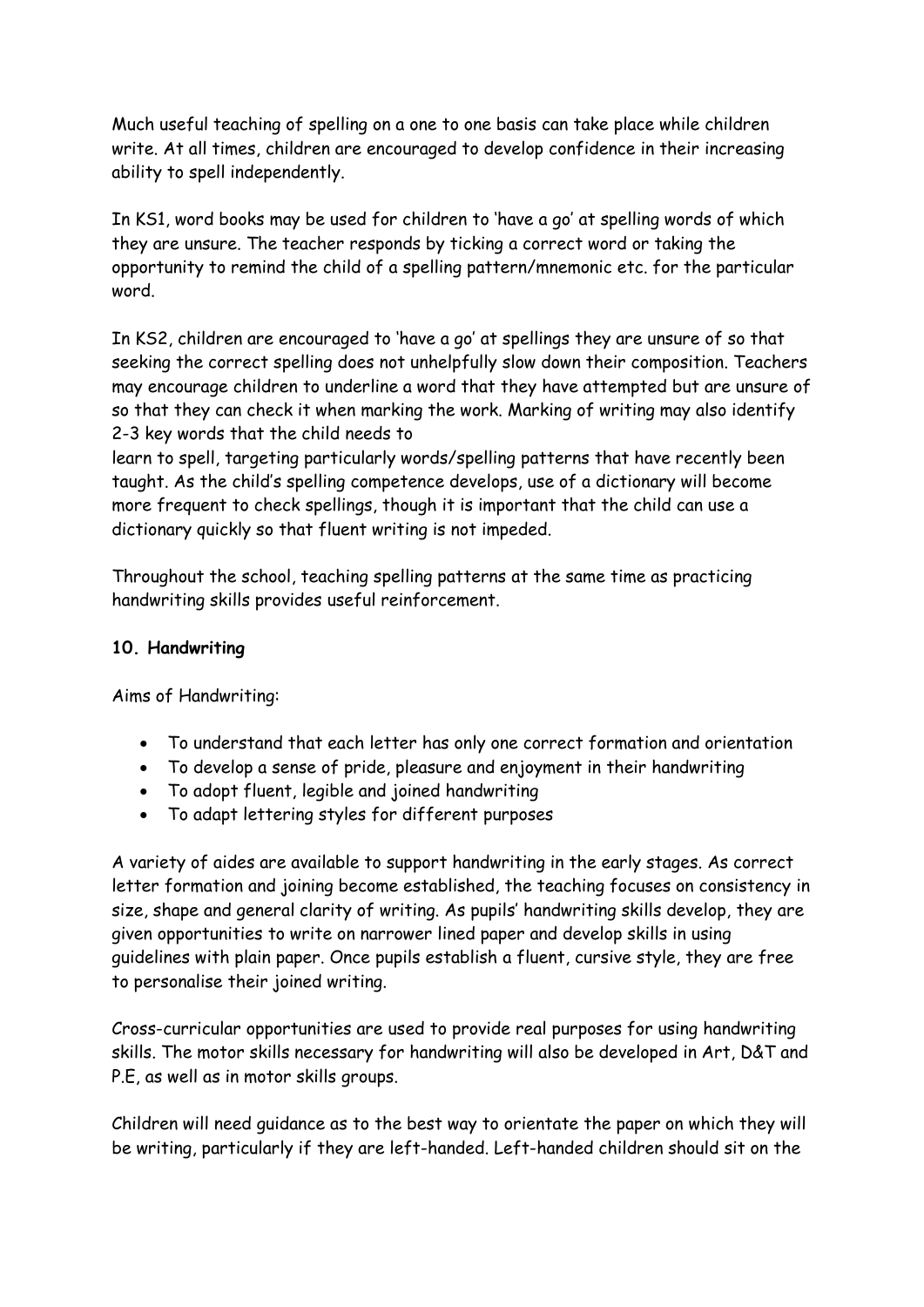left or beside another left-handed child when paired. In addition they may benefit from the use of a pencil grip.

Particular attention is paid to handwriting in the final draft of a piece of written work, especially in KS2. All pupils should be using joined writing from Yr 2 onwards.

# **11. Assessment for Learning**

The purpose of assessment for learning is to ensure that children are involved in their own progress and are motivated to improve their work. Assessment for learning takes place through the setting of lesson objectives/targets, through questioning, and through reviewing children's writing, as a class, 1-1 or in written marking. At all stages, children will be encouraged to reflect on their progress and whether they have met set targets. They will be involved in supportive peer assessment as well as in self assessment.

In the Foundation Stage, the child and the teacher read the work together. The teacher may re-write the child's attempts underneath as a form of translation, but would not correct the actual work.

In KS1, much effective marking takes place in the presence of the child so that it is interactive. However, work is also marked for successes and key areas for improvement.

In KS2, some discussion will take place with the child about their writing and effective sentences/paragraphs may be shared and discussed in plenaries. However, work will usually be marked without the child present. The marking of children's writing will be targeted and focussed. The teacher will:

- Mark work specifically to the stated learning objective(s)
- Make specific comments at the foot of the text (where appropriate) to praise and/or to target future areas for improvement (next steps) in line with the school marking policy

Opportunities for children to focus on marking feedback may occur at the beginning of the following session or during a small group teaching session.

Positive reinforcement is conducted through the use of stars, golden time, stickers, stamps, individual comments, oral praise or inviting the child to share writing during weekly 'Good Work Assembly'. Other appropriate rewards are at the teacher's discretion.

To ensure consistency across the school, phases meet regularly to discuss common approaches to the marking of writing.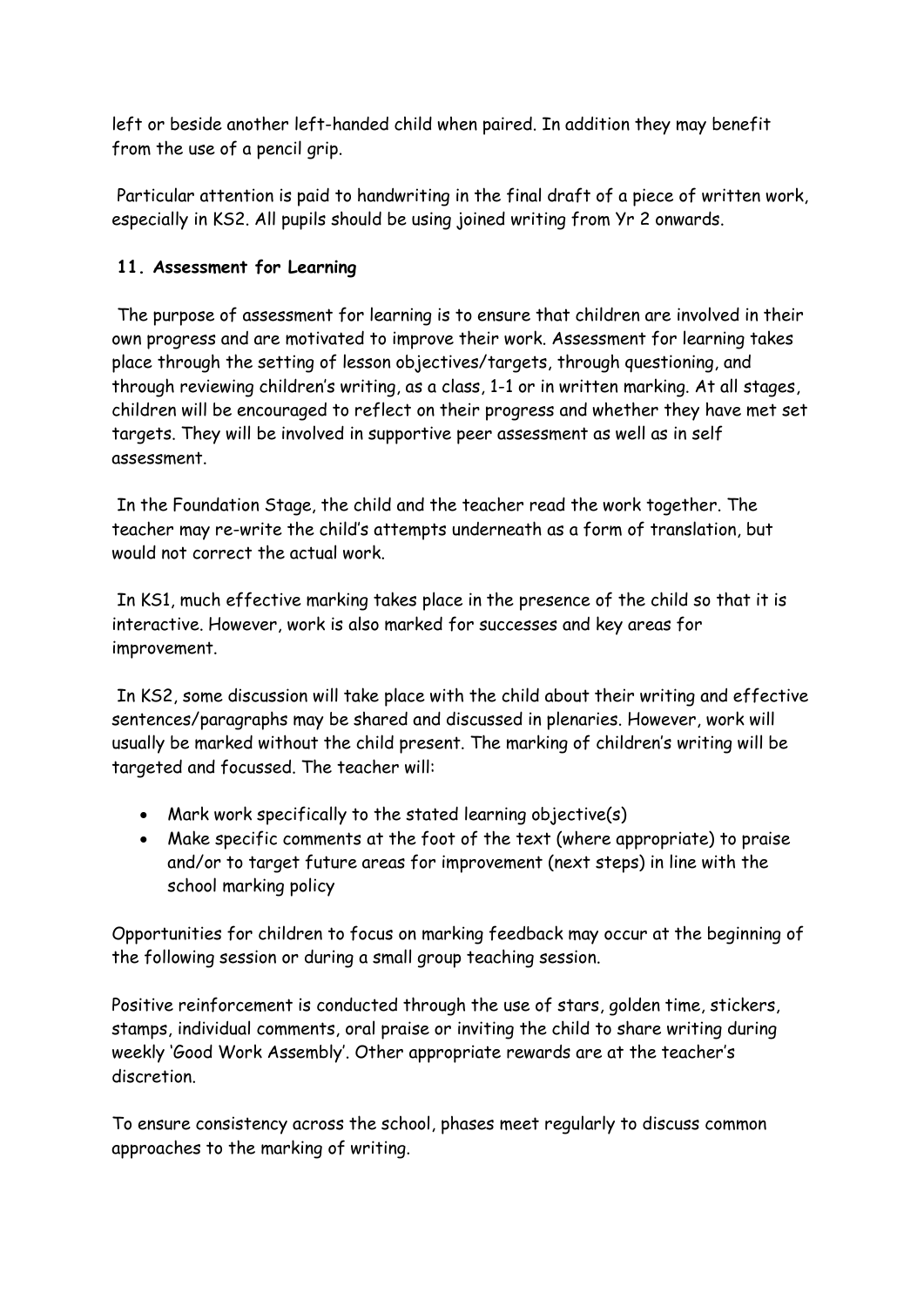#### **12. Assessment and Record Keeping**

To ensure that our writing assessments are reliable and consistent across the school, we provide regular opportunities for teachers to discuss, standardise and moderate their judgements with other colleagues. This gives them the opportunity to clarify the interpretation of particular assessment criteria, share good practice in gathering evidence, and identify needs for further professional development. In addition to these regular meetings, we also hold more periodic whole-staff writing moderation meetings to ensure our judgements are consistent across phases.

Staff have, opportunities for moderating with colleagues in other schools through attending courses, subject leader network meetings, or moderation meetings and writing conferences.

Standards of achievement in writing by all our children are constantly monitored and reviewed by class teachers in conjunction with LSAs, the Literacy Leaders, SENCo, and Headteacher. Further detail of our assessment procedures can be found in our Assessment Policy.

# **13. Literacy and Information Communication Technology**

ICT is used as an integral part of our literacy teaching and learning. We believe that:

- A balanced writing curriculum will include opportunities for children to read and write ICT as well as written texts. Progression in this area is built into the ICT schemes of work
- The IWB provides a range of opportunities for stimulating literacy teaching and learning
- The use of ICT can stimulate reluctant readers and writers
- Word processing is a valuable tool to enable children to redraft, revise and present their work
- Computer activities can provide excellent opportunities for discussion and reflection

# **14. Differentiation**

We offer every child access to the English curriculum at the appropriate level. Differentiation in writing can occur by outcome (the quality of the piece produced), by task or by support (either from an adult or through resources, such as sentence prompts or writing frames). Children's individual writing targets also provide a key source of differentiation, allowing children to focus on their own key next steps as developing writers.

We ensure that children who experience difficulties with any aspect of writing are identified quickly and additional support provided. If necessary, they will be placed on